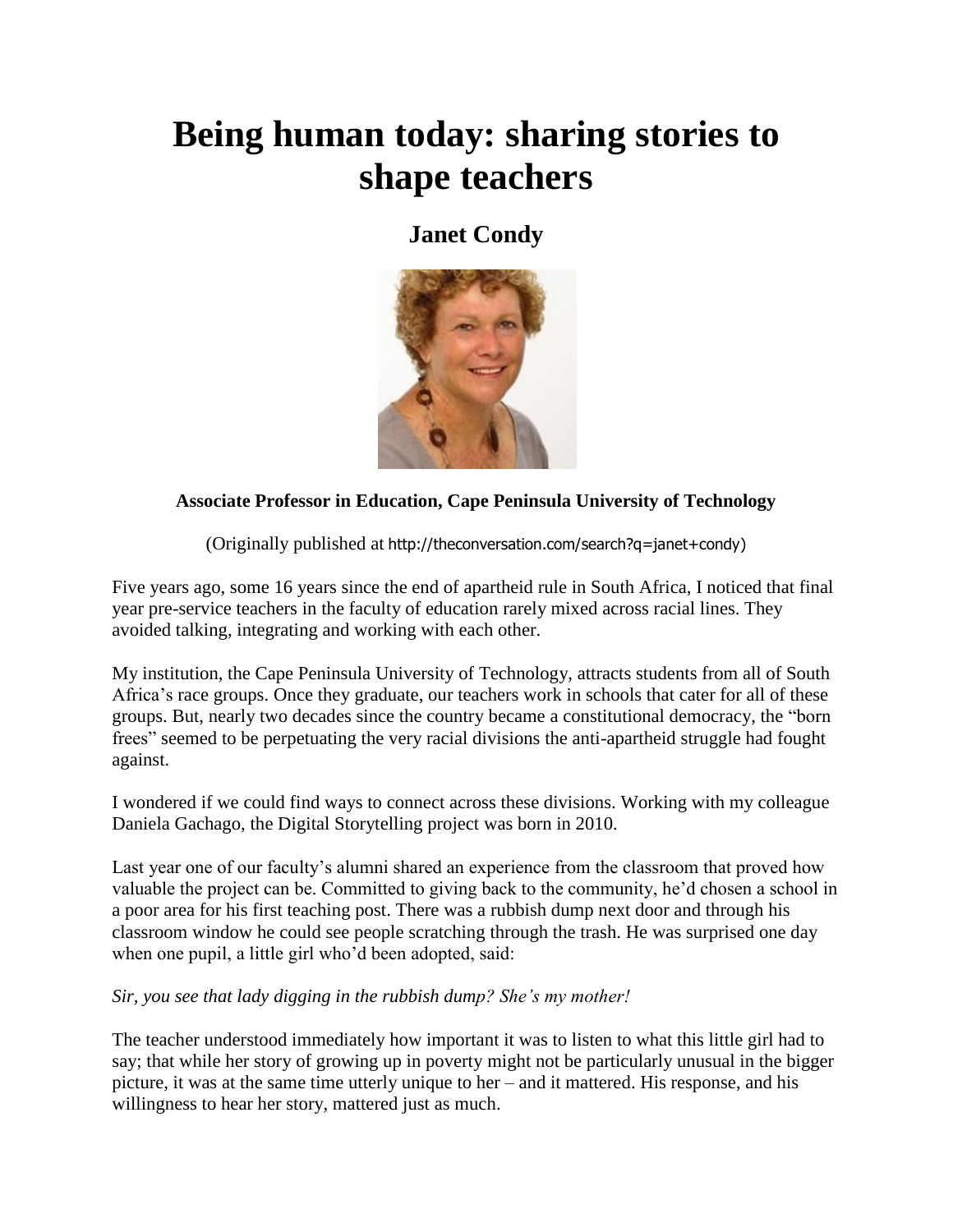At the beginning of 2015 our fourth-year education students created 76 stories. Students were provided with the skills and expertise to make a digital story about a social issue close to their hearts. They were divided into small groups, each with a peer facilitator – students from their own class who had undergone additional training.

We used participatory learning activities, like having students engage in "story circles", to help develop the trust needed to share the stories close to their hearts. We also employed a "pedagogy of discomfort" to challenge students to tell the stories that really mattered to them. The stories are all fewer than 500 words long; a brevity which makes them very powerful and which is amplified by the way they're crafted with visuals and audio.

Once made, stories were presented to other students, family and friends at a show day. Some students have given us permission to share their stories on Youtube.

## **Lessons learned from this experience**

After the public show day the students and I reflected on this six-week process. I got their permission to record this session and, drawing from their own words, I grouped some of their more significant comments into five themes:

1) Respect:

When you look [at] someone like a coloured or a white person, you think that he or she doesn't face the problems that you're dealing with. And now we realise that we all have problems. Then we have to respect each other for that.

#### 2) Being human:

Our overall topic [was] "what does it mean to be human?". We're all human … we all have our issues … so it makes us human.

3) There was a better connection between the students after this process:

I speak to people that I've never spoken to before. It's actually opened me up a bit more … I have an emotional connection to them because ... I related heavily to what they said ... they will always be held in some form of amazement.

My father died this morning … I could have stayed at home, cried or … but I wanted to be here because it's nicer to be here than to be alone.

4) They were able to identify and walk towards their biases:

This friend of mine, she will … say "I don't like that person". Then I would say, "Let's move towards our bias". It's working because we get to know other people and we try to understand why the people are like that.